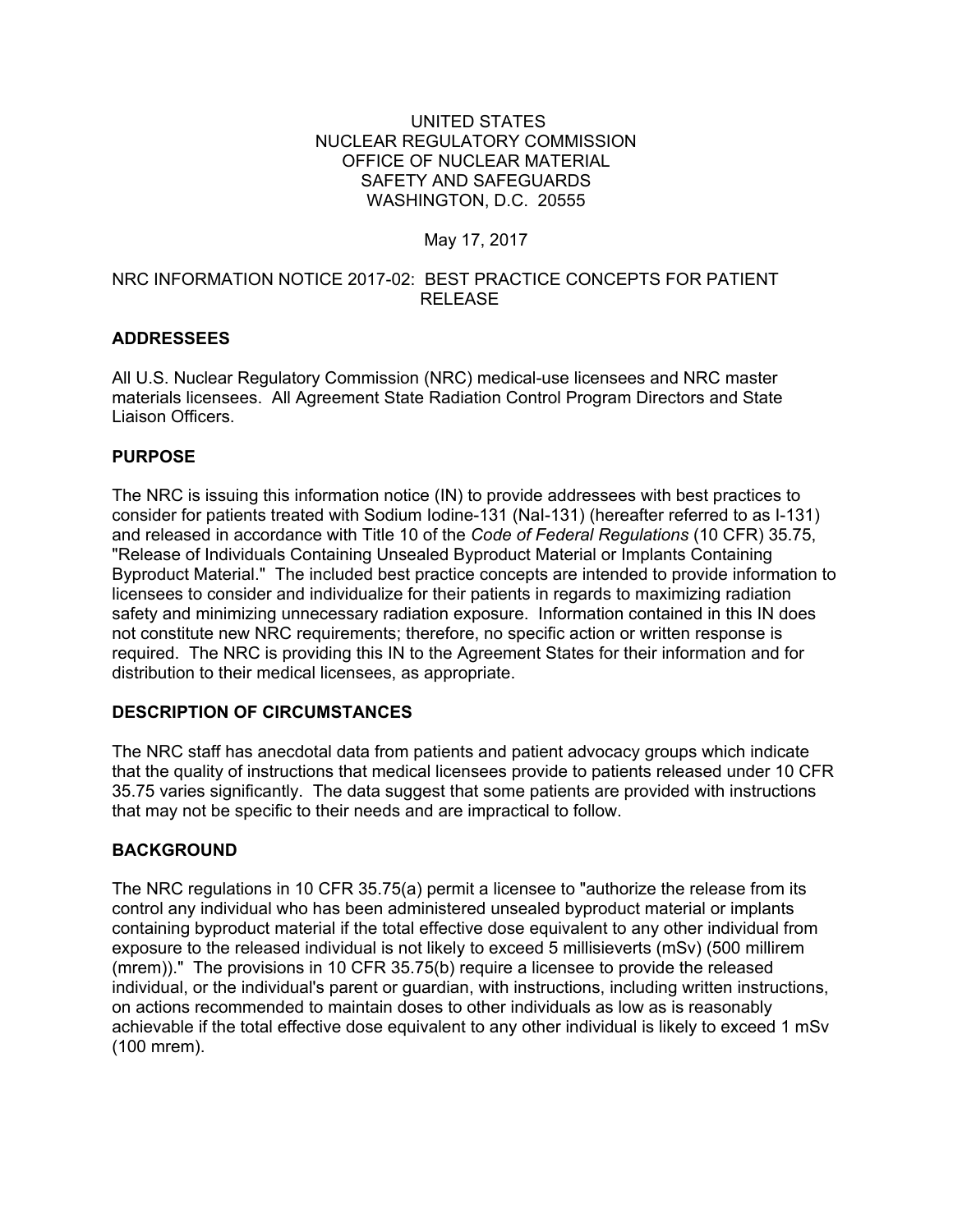The Commission directed staff to develop, for licensee consideration, best practice release instructions for patients treated with I-131. Toward that goal, the staff published a notice in the *Federal Register* (80 FR 70843) that solicited comments from the medical community and associated stakeholders about their patient release guidance and best practices based on their own experiences. The NRC assessed stakeholder responses to identify best practices with respect to I-131 patient release guidance based on well-established radiation safety concepts.

### **DISCUSSION**

Generally when licensees release patients, it is to the patients' home where family or other caregivers may be present. The NRC believes that the ability of the licensee to provide adequate release instructions under 10 CFR 35.75(b) is related to the licensee's thorough consideration of the destination to which the patient will be released, and on the ability of the patient and/or caregiver to understand and follow the necessary release instructions. By thoroughly ascertaining the patient post-treatment destination, the licensee can best estimate the likely cumulative radiation exposures to other members of the public (*e.g*., family and caregivers, etc.) and direct appropriate protective measures. Stakeholder comments provided valuable information that helped NRC staff to develop patient release best practice concepts based on sound radiation protection principles. These best practices are shared in this IN for licensee consideration.

#### **BEST PRACTICES CONCEPTS**

#### **Patient Preparation Assessment**

Engaging the patient early in the treatment process (i.e. during treatment planning) may help licensees better familiarize the patient and caregivers with the treatment procedure, potential complications, side effects, dietary and medication changes, pre- and post-treatment expectations, isolation, and protective measures and precautions to follow before, and immediately after, I-131 administration. Additionally, early engagement with the patient affords both the patient and the licensee an opportunity to ask and answer questions that will help the patient be more compliant with the release instructions. It also provides the licensee with an opportunity to determine if the patient will be able to follow instructions. Sharing information on the impact of pregnancy and breastfeeding during the treatment process is vital in educating and preparing the patient for treatment.

As soon as I-131 is considered as a treatment option, the licensee should conduct an interview with the patient and/or caregiver to aid in assessing the patient's specific circumstances. Topics to consider include:

- Type of post-treatment lodging (e.g., group home, apartment, townhome, detached single family home).
- Patient travel plans to their post-treatment recovery location:
	- $\circ$  Will the patient use a private vehicle, taxi service, or public transportation (i.e. bus, train, or airplane)? Not using public transportation should be recommended, if possible.
	- o If driving, might the patient be too impaired to drive?
	- o If driving, will the patient drive alone (preferred)?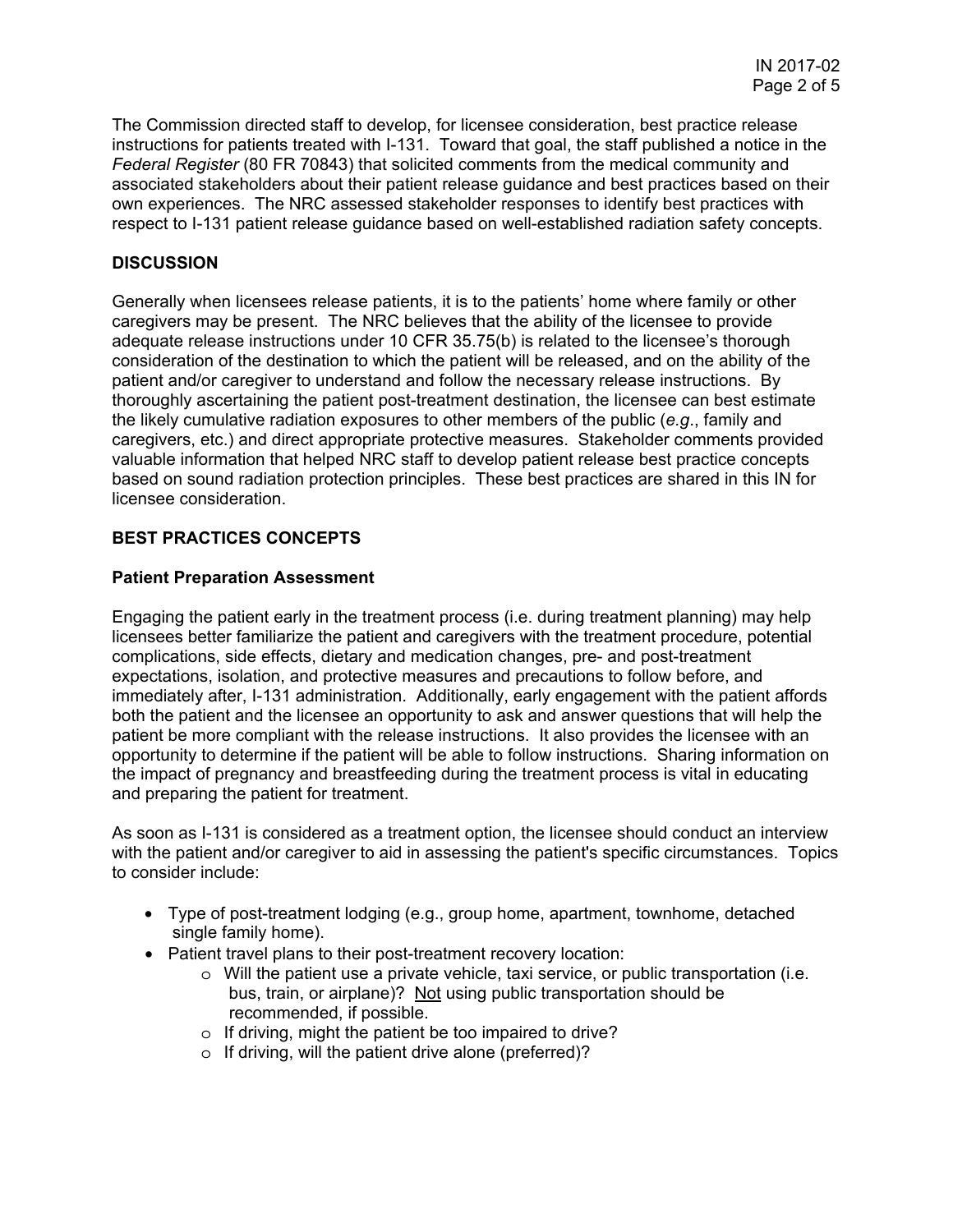- If the patient is traveling with other individuals, what is the duration of the trip and how does the duration affect instructions for keeping the patient an adequate distance from others?
- Household members, if any (gender, age, nursing infant, pregnant woman).
- Can the patient be appropriately isolated from others in the household post-treatment?
- Is the patient capable of self-care, compliance with release instructions, and sleeping alone? Is the patient incontinent?
- Discuss household and necessary dietary changes prior to treatment.
- Discuss factors that might be the basis for withholding treatment (e.g., breastfeeding, pregnancy) and consequences if release instructions are not followed.
- Can the patient delay returning to work?

By gathering this information prior to the treatment (i.e. during treatment planning), the licensee can provide a patient-specific estimate of the likely cumulative dose to other members of the public, direct appropriate protective measures, and allow the patient time to plan for his/her potential isolation after release. The licensee should provide pre-treatment instructions verbally as well as in writing

#### **Patient Precautions**

The following precautions/measures should be adequate for most I-131 patients to keep radiation exposures to others at or below the 5 mSv (500 mrem) limit:

- The licensee may consider discussing the following precautions and measures with the patient (as applicable):
	- o Emphasize the importance of keeping an adequate distance from others, especially children and pregnant women. Can arrangements be made for family members (including children and any pregnant household members) to lodge elsewhere temporarily?
	- o Encourage the patient not to prepare or share food with others.
	- o Encourage the use of a bathroom reserved exclusively for the patient, if possible.
	- $\circ$  Encourage the use of kitchen utensils dedicated to the patient, not shared with other household members and washed separately from other dishes. Alternately, encourage patients to use disposable eating utensils.
	- o Encourage the use of disposable gloves, flushable wipes, and frequent hand washing.
	- $\circ$  Encourage the laundering of a patient's clothing separately from other household members' clothing.
	- o Emphasize abstention from all forms of intimate contact:
		- $\triangleright$  Advise the patient on recommended length of time the patient should wait before becoming pregnant to minimize radiation exposures to a developing fetus.
	- $\circ$  Discuss how to clean up an area contaminated with body fluids (e.g., breast milk, vomit).
	- $\circ$  Emphasize disposing of patient-related trash in a separate plastic bag that is not mixed with other household members' trash, and possibly holding the trash to allow for radioactive decay, as well as how to reduce radiation exposure from this trash. Holding trash for decay is important because the landfill may detect the radiation and send the trash back to the patient.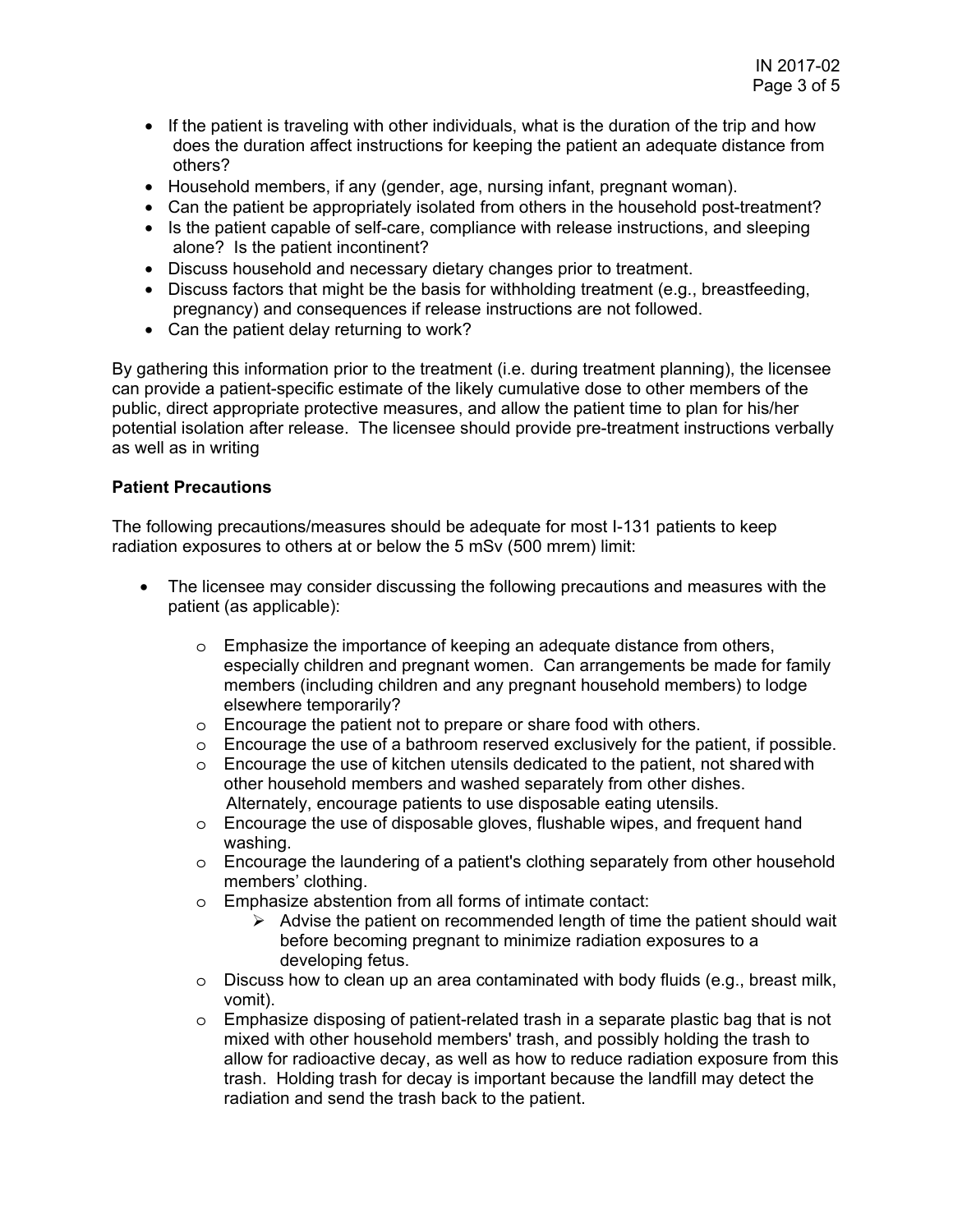- Discuss how the patient may contact the licensee if needed.
- Provide post-treatment instructions verbally as well as in writing, including how long the release instructions should be followed.

If the patient is mentally and/or physically unable to comply with the instructions provided, and the dose is elevated (i.e., >200 millicuries), licensees may have to consider holding the patient or providing inpatient treatment until the dose to other individuals will not exceed 5 mSv (500 mrem). In this case, the patient should remain hospitalized until he/she can be released without following any instructions. Similarly, if the patient and/or caregiver informs the licensee that the patient plans to use public transportation and/or temporary public lodging at the post-treatment destination, or the patient is unable to meet the release instructions, the licensee should consider holding or hospitalizing the patient until the dose to other individuals will not exceed 5 mSv (500 mrem).

Numerous stakeholders emphasized that the Radiation Safety Officer should be consulted in evaluating the doses to members of the public in both routine and unusual situations (i.e., the patient travels a substantial distance after treatment, or cannot make the trip home without an overnight stay near the treatment medical facility). In addition, licensees may consider documenting the patient's plans to limit radiation exposure to small children.

With regard to female patients of child-bearing age, the NRC recognizes that pregnancy tests have limited ability to detect early pregnancies. The NRC encourages licensees to advise their patients to contact the licensee immediately in instances where a female patient discovers she was pregnant at the time the medical treatment was administered.

Patients receiving I-131 treatment need to be aware that they might trigger the alarms of radiation detectors at national borders, airports, within cities, or at their place of employment for 3 months or more following radioiodine treatment. Consequently, the licensee may consider issuing the patient a letter or card containing appropriate information about the treatment in case law enforcement agents need to verify that information.

## **CONCLUSIONS**

Operating experience has demonstrated that radiation exposure from released patients can be safely controlled through the provision of appropriate instructions by the license as required by 10 CFR 35.75, and adherence to those instructions by the patient and/or caregiver. The NRC believes that the current patient release criteria appropriately balance public safety with patient access to medical treatment. This notice provides best practices to consider in order to maintain exposures as low as is reasonably achievable from patients released in accordance with 10 CFR 35.75, and may be used to augment the guidance in NUREG-1556, Volume 9, "Program-Specific Guidance About Medical Use Licenses." NUREG-1556, Volume 9 provides a variety of suggested protective measures that may be considered for minimizing exposures to others. It is located at the NRC's Web page entitled "Medical Uses Licensee Toolkit" at https://www.nrc.gov/materials/miau/med-use-toolkit.html.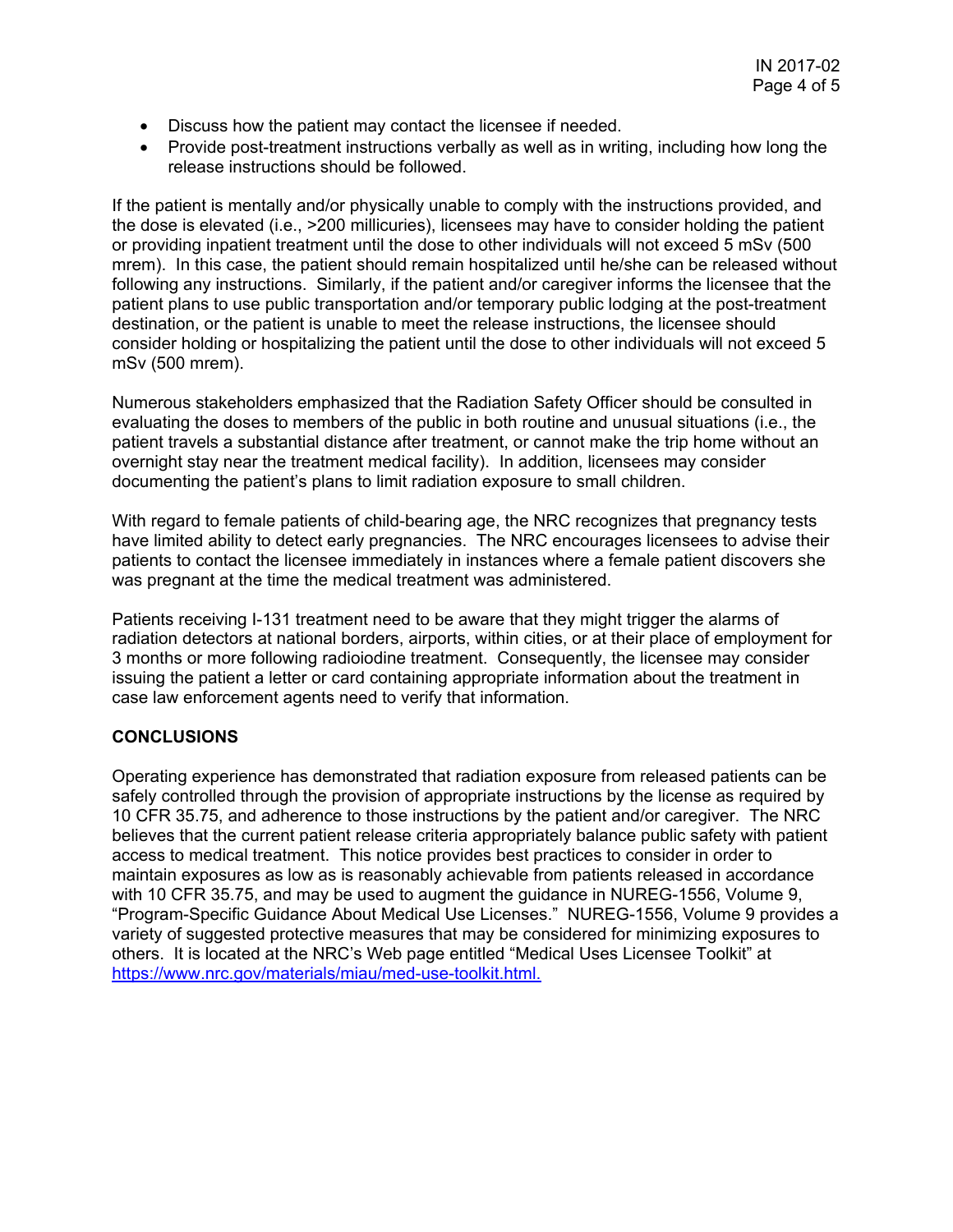## **CONTACT**

This information notice requires no specific action or written response. Please direct any questions about this matter to a technical contact listed below.

## */RA/*

Marc L. Dapas, Director Office of Nuclear Material Safety and Safeguards

Technical Contacts: Donna-Beth Howe, NMSS (301) 415-7848 E-mail: Donna-Beth.Howe@nrc.gov

> Said Daibes-Figuera, NMSS (301) 415-6863 E-mail: Said.DaibesFigueroa@nrc.gov

Note: NRC generic communications may be found on the NRC public Web site, http://www.nrc.gov, under NRC Library/Document Collections.